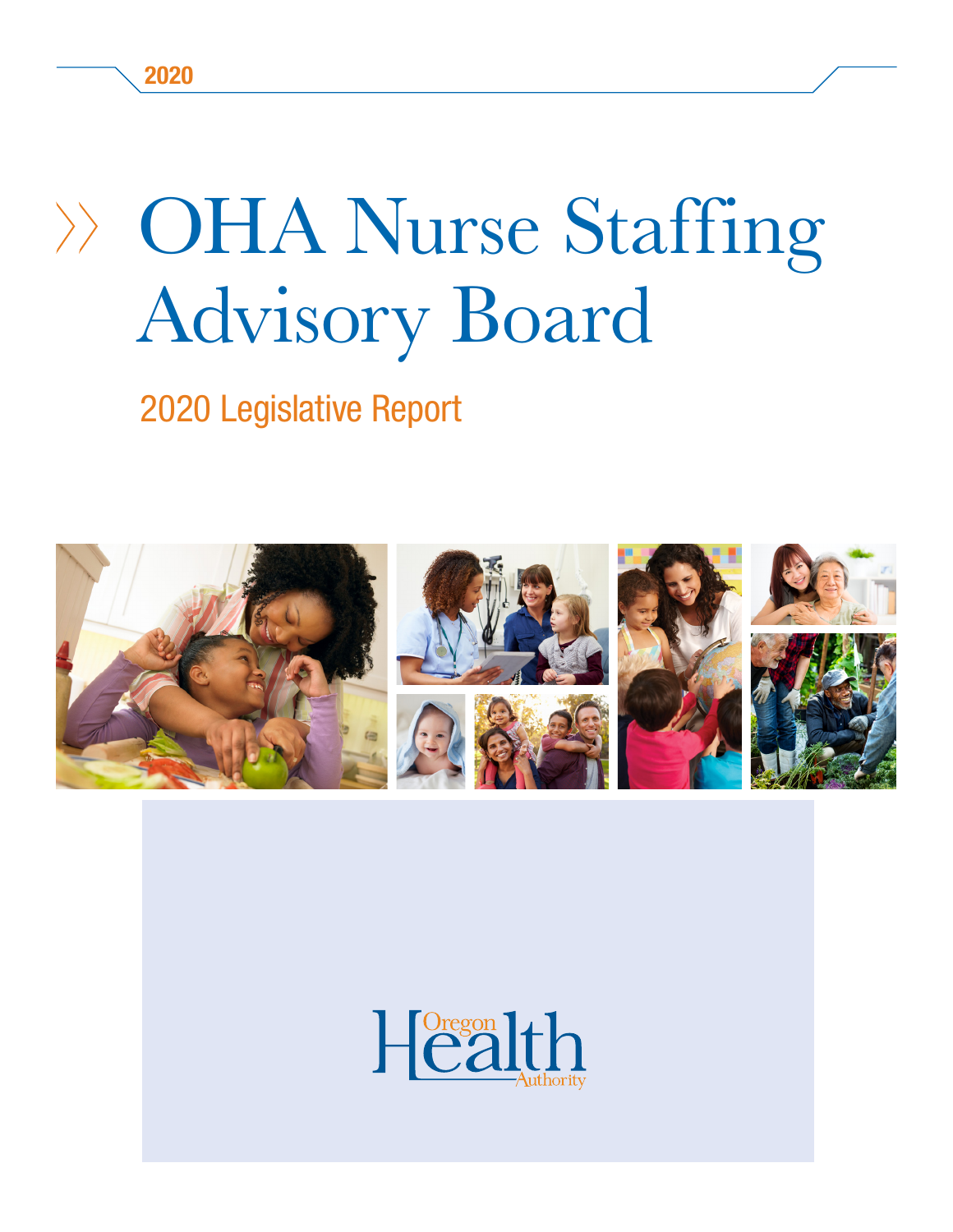# <span id="page-1-0"></span>Acknowledgments

The Oregon Health Authority prepared this publication in collaboration with members of the Public Health Division Health Care Regulation and Quality Improvement Section, and the Nurse Staffing Advisory Board.

For more information contact:

Kimberly Voelker, MPH Nurse Staffing Policy Analyst

Health Facility Licensing & Certification

Public Health Division

Oregon Health Authority

[Mailbox.NurseStaffing@dhsoha.state.or.us](mailto:Mailbox.NurseStaffing%40dhsoha.state.or.us?subject=)

\*Please cite this publication as follows:

Oregon Public Health Division. Nurse Staffing Advisory Board: 2020 Legislative Report. Portland, OR. 2020 September.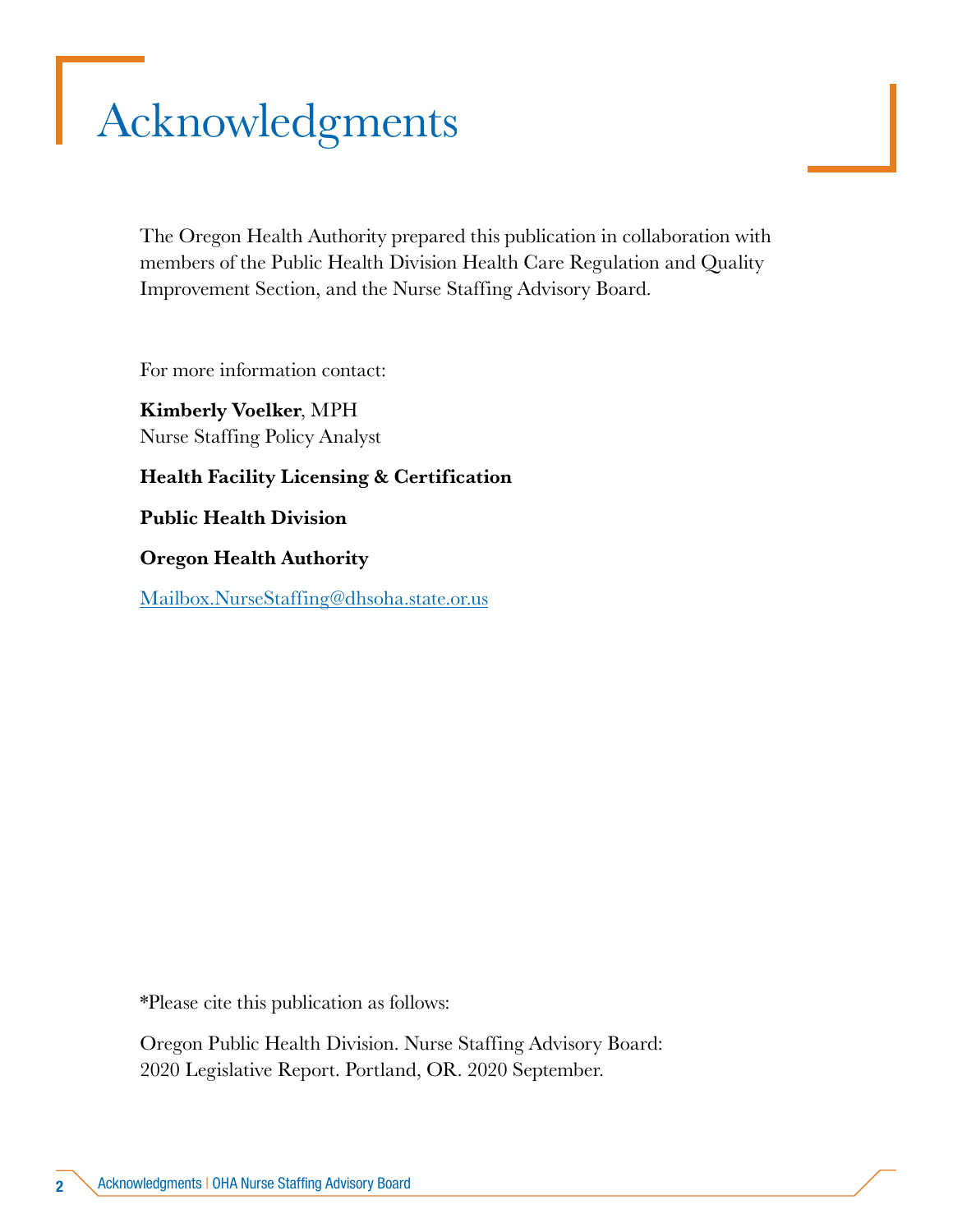# Contents

| <b>Example 20 Yields</b> 20 Yields 20 Yields 20 Yields 20 Yields 20 Yields 20 Yields 20 Yields 20 Yields 20 Yields 20 Yields 20 Yields 20 Yields 20 Yields 20 Yields 20 Yields 20 Yields 20 Yields 20 Yields 20 Yields 20 Yields 2 |  |
|------------------------------------------------------------------------------------------------------------------------------------------------------------------------------------------------------------------------------------|--|
|                                                                                                                                                                                                                                    |  |
|                                                                                                                                                                                                                                    |  |
|                                                                                                                                                                                                                                    |  |
|                                                                                                                                                                                                                                    |  |
|                                                                                                                                                                                                                                    |  |
|                                                                                                                                                                                                                                    |  |

 $\overline{\mathbf{3}}$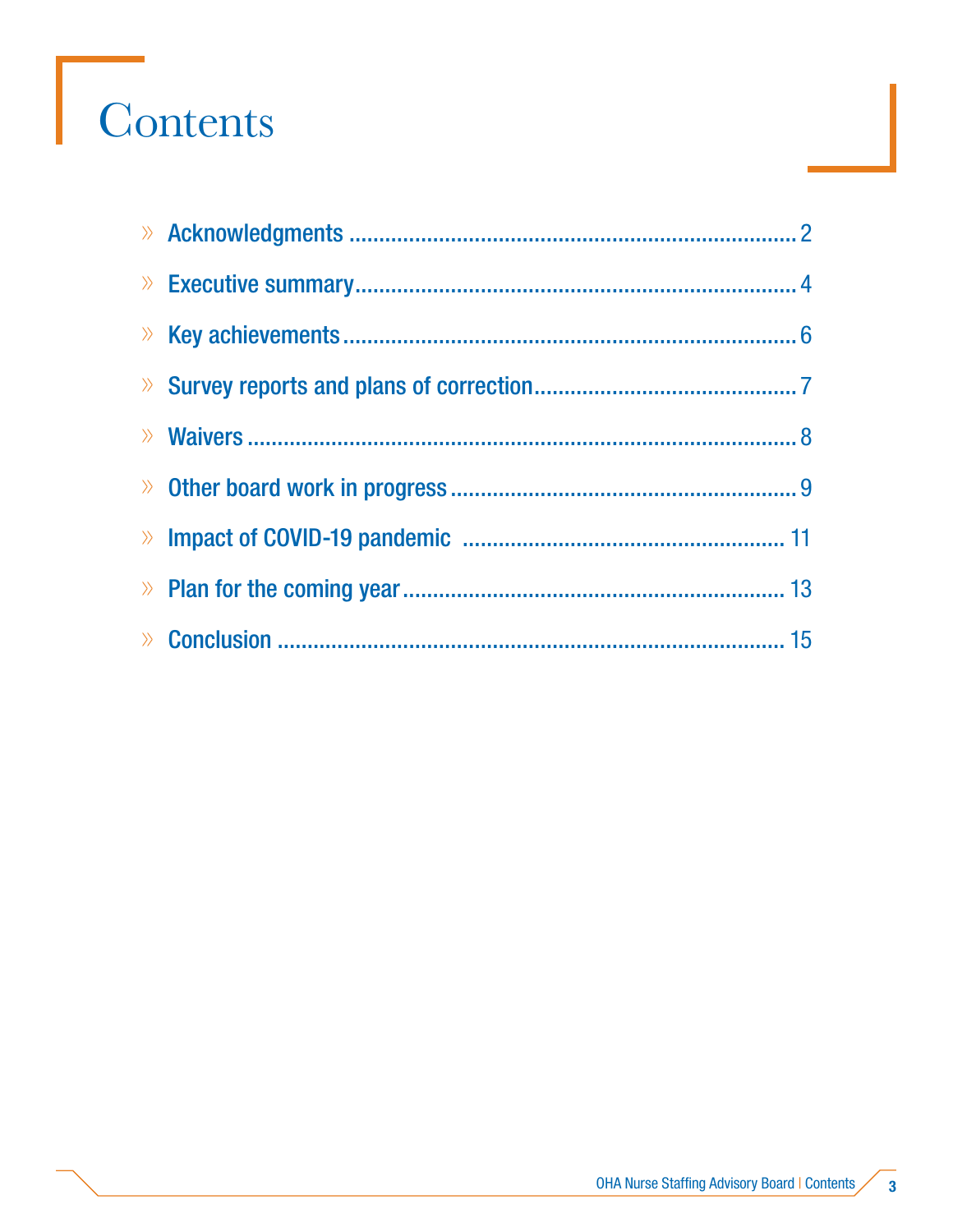### <span id="page-3-0"></span>Executive summary

Oregon nurse staffing laws require hospitals and direct care nursing staff to work together to promote safe patient care. These laws have been part of Oregon's commitment to improving health care since 2001. In 2015, changes in the law expanded these requirements and created a Nurse Staffing Advisory Board (NSAB) within the Oregon Health Authority (OHA).

This report discusses:

- ▶ The board's key achievements
- Implementing nurse staffing surveys and plans of correction at hospitals and special inpatient care facilities across Oregon
- Nurse staffing waiver requests
- The board's committee work, including the Process Improvement Committee, Acuity Committee and Overtime Committee, and
- The pandemic's impact on the board's work and 2021 plan.

OHA has completed all on-site nurse staffing surveys within the three-year cycle set by the Legislature. However, limited survey resources have delayed initiating complaint investigations and legislatively mandated revisits. OHA was prepared to begin the second three-year survey cycle in March 2020. However, OHA delayed all nurse staffing surveys and complaint investigations in the wake of the COVID-19 pandemic. The board supports OHA's proposal to begin Cycle 2 in January 2021. In the interim, the board is working with OHA to redesign the survey process. The survey will focus on priority patient safety metrics and maximizing surveyor safety during the pandemic while still meeting OHA's regulatory duties.

Based on guidance from the facilitated work session in July 2019, NSAB formed the Process Improvement Committee in February 2020 to evaluate opportunities to improve nurse staffing surveys and complaint investigations. The committee's primary goal is to sharpen the focus of these audits. In turn, OHA and NSAB expect these streamlined processes to conserve valuable resources.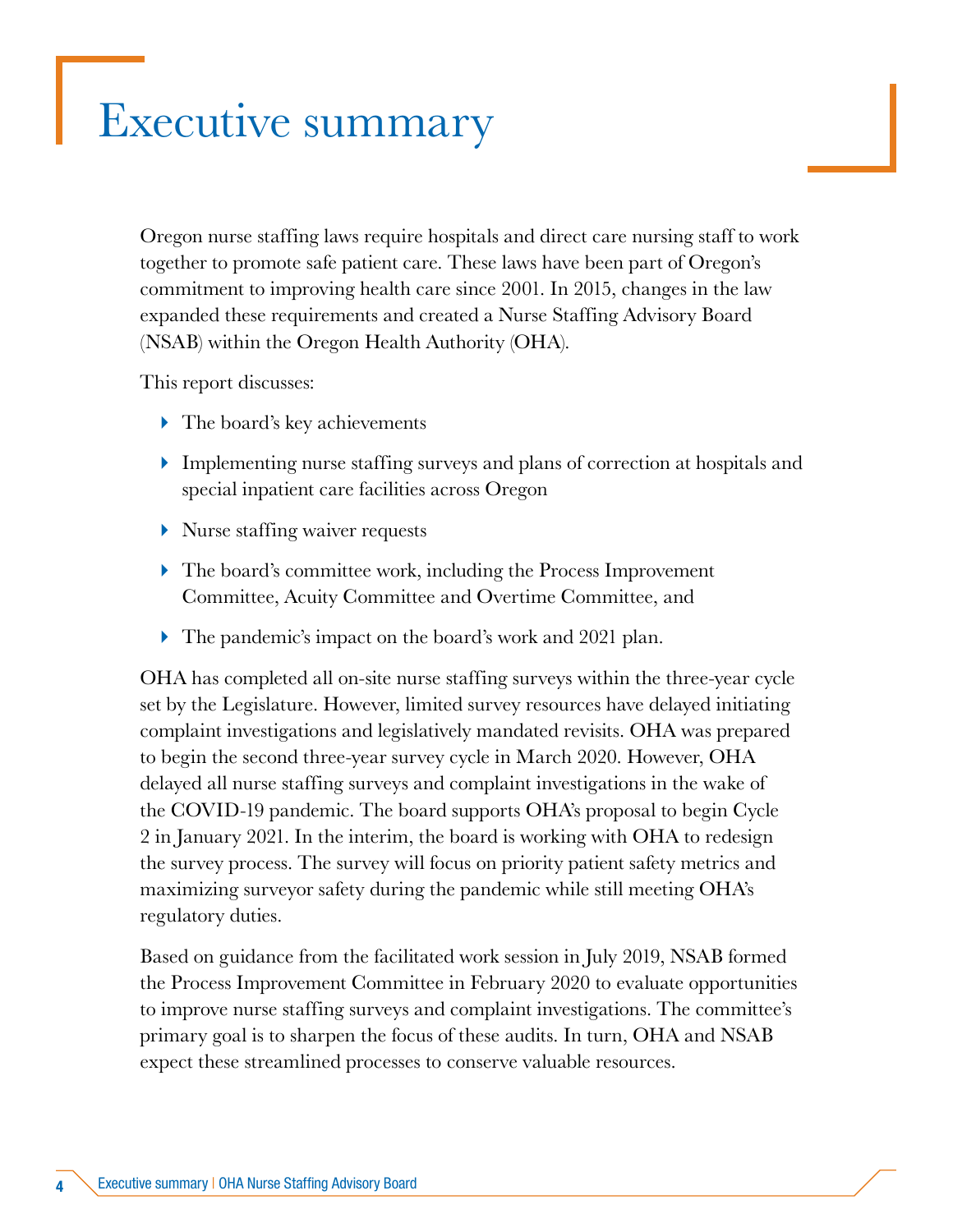Two other committees met in 2020. The Overtime Committee clarified compliance requirements with Oregon's mandatory overtime rules. The Acuity Committee is creating guidance on the evaluation of acuity and intensity in nurse staffing plans.

OHA continues to receive valuable input from the board. In April 2020, NSAB asked OHA to collect information from hospital nurse staffing committee co-chairs and chief nursing officers on how the COVID-19 pandemic has affected hospital nurse staffing. OHA presented this data to the board on July 29, 2020. The board will release further guidance to hospitals on nurse staffing issues during this public health emergency.

Finally, to ensure the success of Oregon's nurse staffing laws, NSAB strongly encourages the Governor:

- To fill the remaining vacancies in OHA's NSAB
- Continue to quickly fill vacancies as they arise, and
- Continue to prioritize OHA's work on the Process Improvement Committee to ensure we jointly build a structure and process that prioritizes nurse staffing and safe patient care in Oregon hospitals.

The full legislative report is available at [www.healthoregon.org/nursestaffing.](https://www.oregon.gov/OHA/PH/ProviderPartnerResources/HealthcareProvidersFacilities/HealthcareHealthCareRegulationQualityImprovement/Pages/nursestaffing.aspx)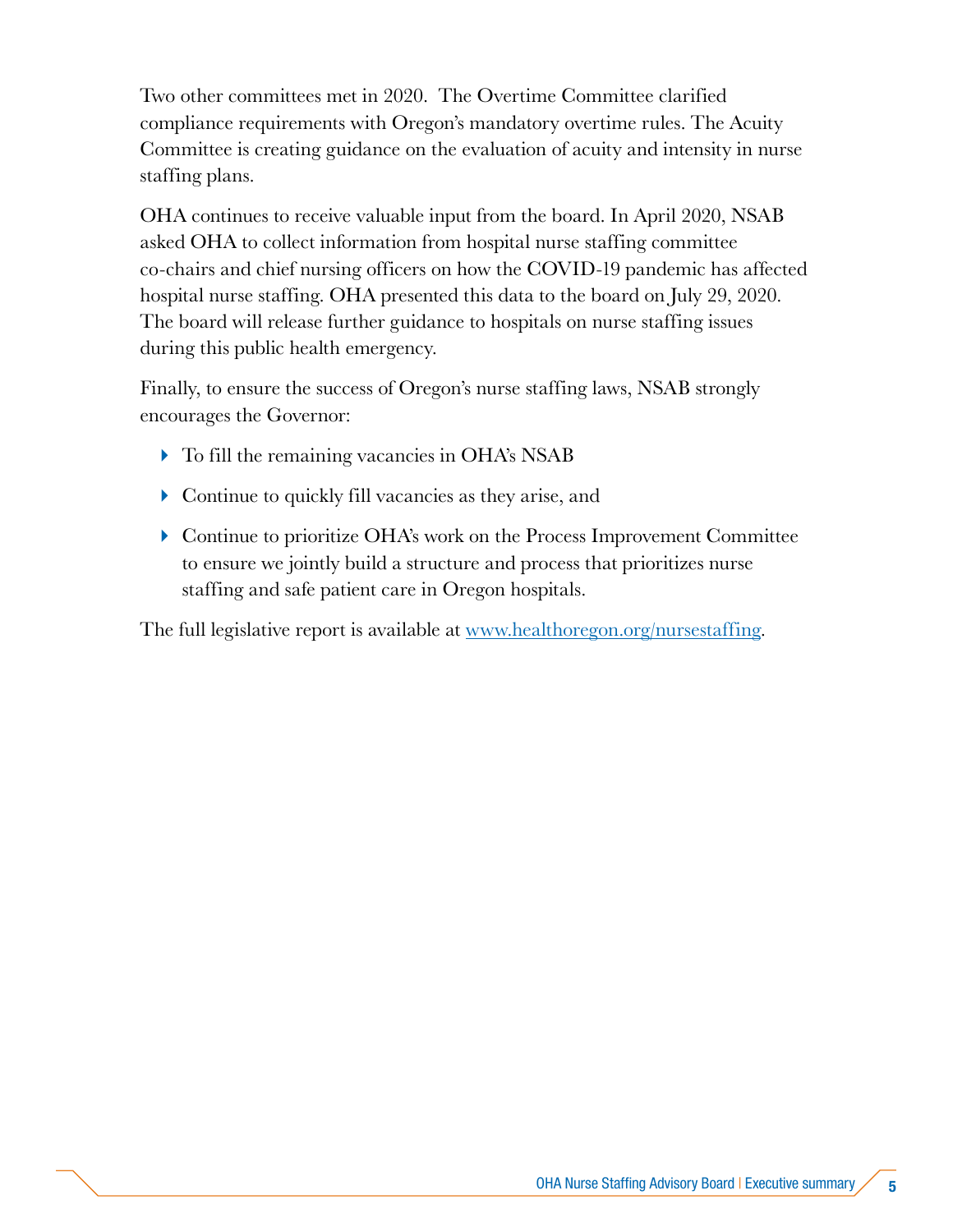### <span id="page-5-0"></span>Key achievements

In July 2019, the NSAB and the Oregon Health Authority (OHA) held a facilitated work session to discuss the current and ideal state of Oregon's nurse staffing program. Since that time, the NSAB and OHA have worked together to reach the ideal state. The board provided recommendations and interpretive guidance on a range of nurse staffing issues from the documentation of mandatory overtime, to nurse staffing waivers, to sharpening the focus of nurse staffing surveys.

The NSAB and OHA have continued to provide guidance on staffing to Oregon's hospitals during the COVID-19 pandemic. NSAB formed the Process Improvement Committee in February 2020 to streamline the survey and focus more on critical elements of the rules related to patient care. The committee will identify opportunities to refocus the triennial nurse staffing survey and complaint investigation tools and processes. This will conserve valuable resources and help OHA and facilities complete the full survey and investigation process on time.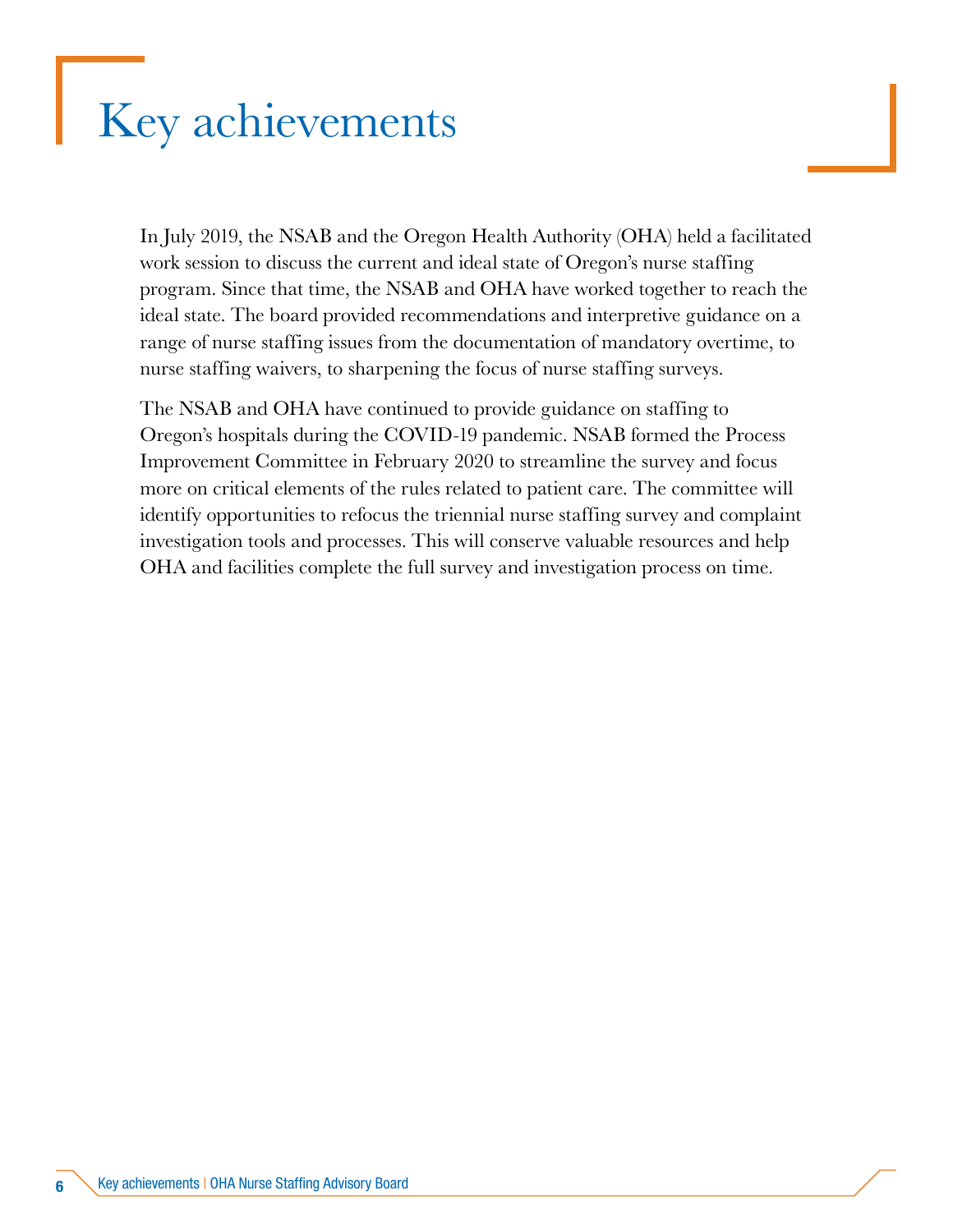# <span id="page-6-0"></span>Survey reports and plans of correction

Between 2017 and 2019, OHA completed 70 on-site nurse staffing surveys of Oregon's hospitals and special inpatient care facilities (SICFs). The OHA survey team completed all surveys within the three-year cycle set by the Legislature.

After OHA completes a nurse staffing survey, the agency sends a report to the hospital with guidance on plan of correction (POC) requirements and processes. Each of the 69 hospitals and SICFs with nursing services surveyed in Oregon between 2017 and 2019 received a survey report with multiple deficiencies.



22 facilities were surveyed in 2017 and 2018; 26 facilities were surveyed in 2019. One facility (surveyed in 2019) closed; OHA is not seeking its POC.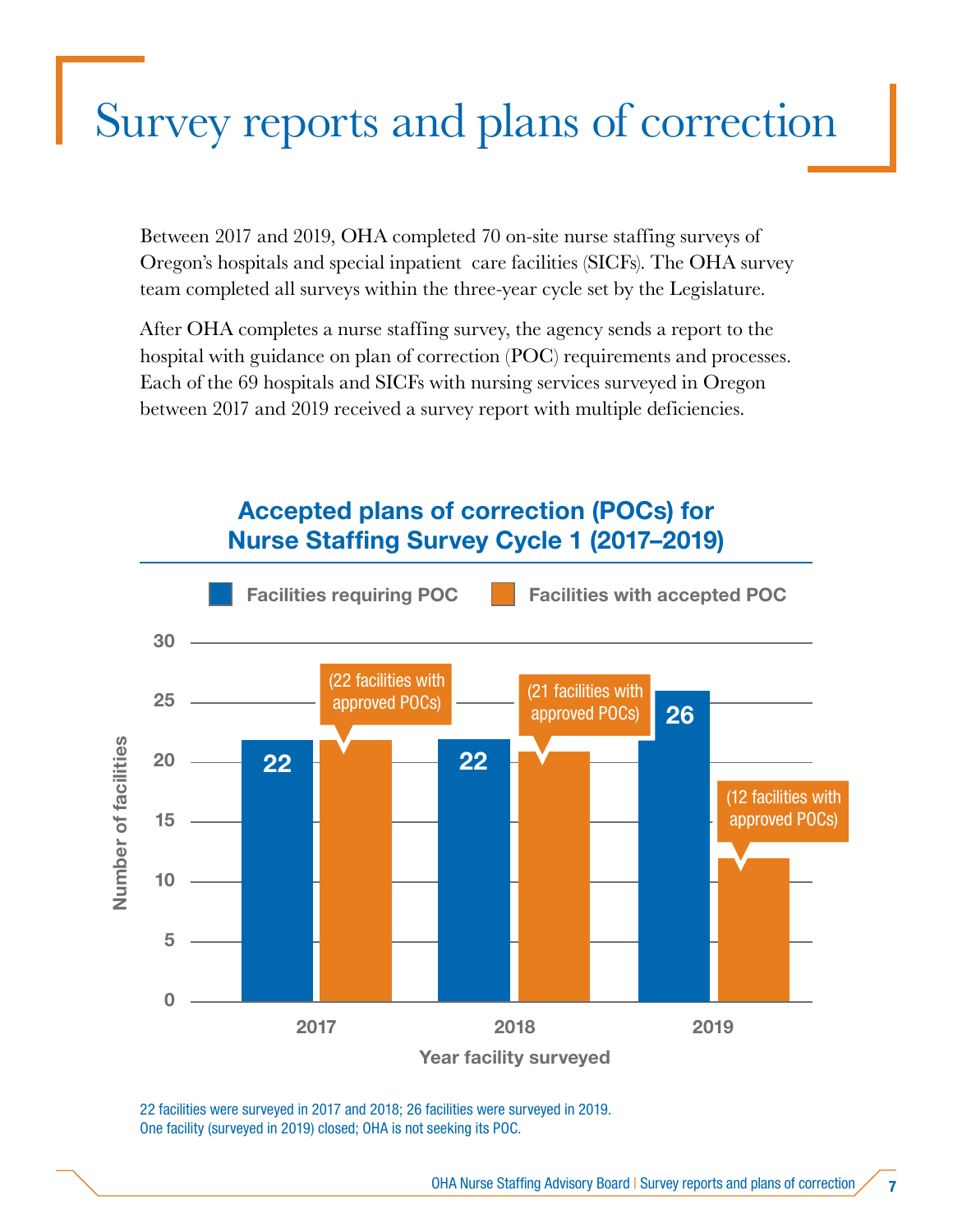<span id="page-7-0"></span>

As of Aug. 1, 2020, OHA has nurse staffing waiver requests from 50 hospitals. More than 90 percent of the waiver requests relate to the statutory requirement for minimum number of nursing staff members on duty in a unit when a patient is present. The requests also deal with which staff members can be used; the second staff member is often a non-nursing, trained technician who takes part in patient care. OHA continues to request board guidance on waiver criteria and provides regular updates to the board on the nature and status of requests.



#### Size of hospitals requesting waivers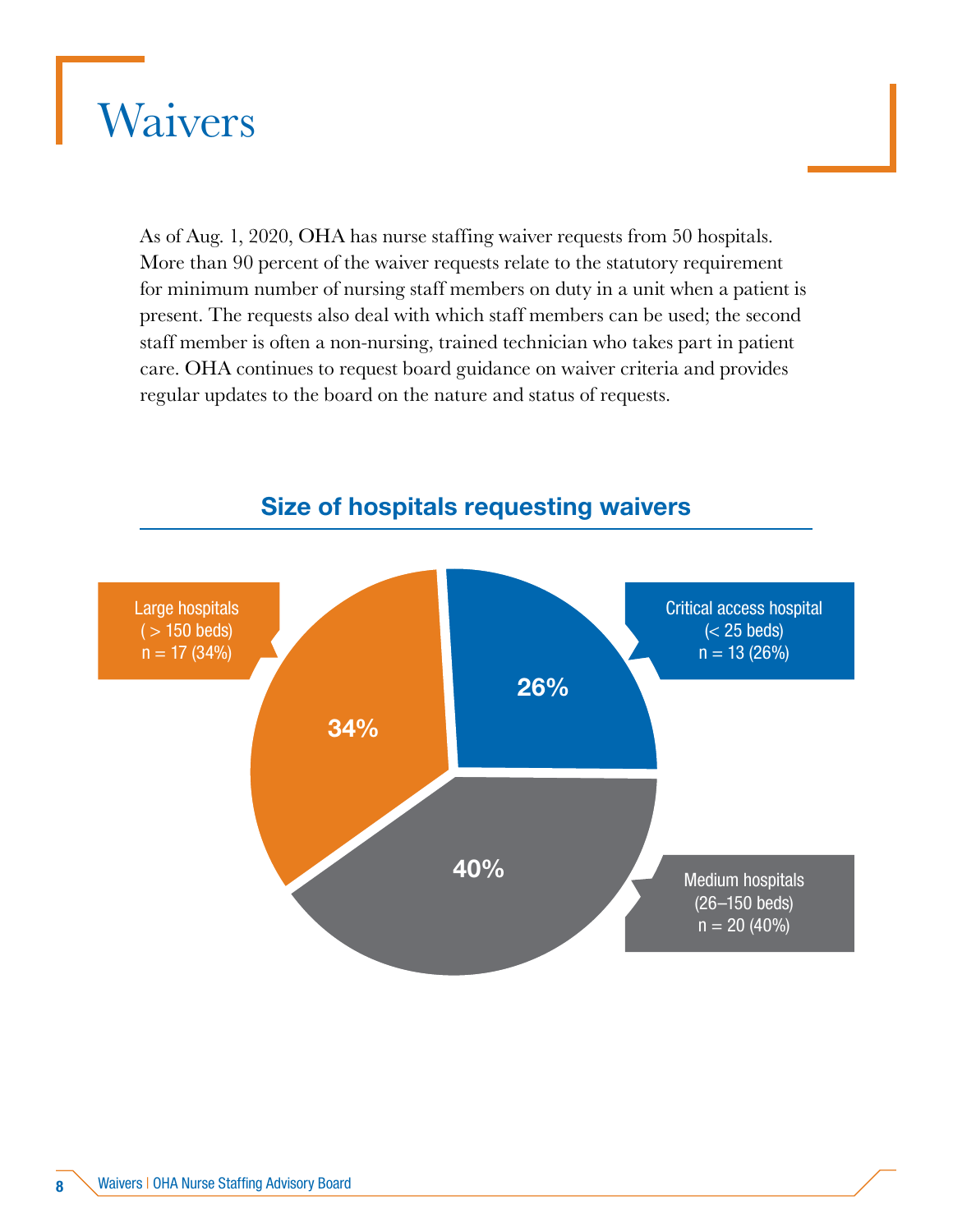### <span id="page-8-0"></span>Other board work in progress

#### Process Improvement Committee

The board formed the Process Improvement Committee in February 2020 to improve the current nurse staffing survey and investigation process. The committee first met in July 2020.

This committee's goals include:

- » Reviewing current nurse staffing compliance requirements and recommending priority elements of nurse staffing surveys and complaint investigations
- » Advising on new and revised elements for tools that align with the priority requirements and streamlining the triennial nurse staffing survey
- » Recommending survey process changes that streamline the triennial nurse staffing survey, including pre-survey questionnaires and document submission, onsite review activities and exit interviews, and
- » Recommending survey resolution process improvements. Examples include alternate formats for the survey report, the process for plans of correction and the process for the second audit completed after an accepted plan of correction.

At its first meeting, the Process Improvement Committee approved its charter and committee goals. The committee also provided recommendations on new and revised survey tools. The Process Improvement Committee is meeting several times between August and October. It will provide significant updates at the next meeting of the full board in October 2020.

#### Acuity Committee

The Acuity Committee met four times between 2018 and 2020 to discuss patient acuity and review acuity factors. This committee is developing guidance on how hospitals should measure patient acuity and intensity to comply with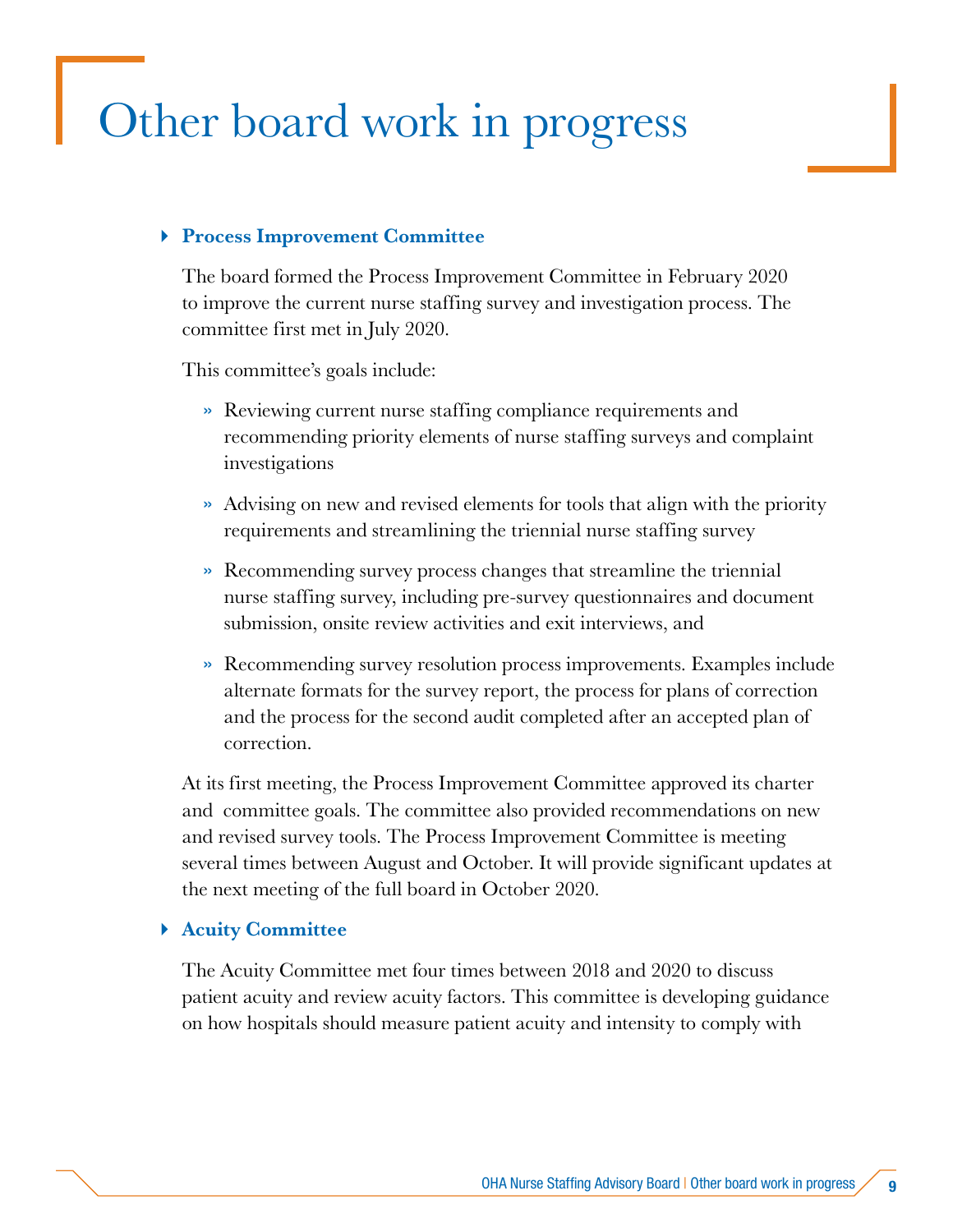Oregon's nurse staffing laws. The Acuity Committee presented a draft of its guidance to the board at its July 2020 meeting and agreed to further develop the guidance. The acuity and intensity guidance will provide more specific recommendations on factors to consider in developing a staffing plan for patient care populations.

#### Overtime Committee

The Overtime Committee met three times between 2018 and 2020 to clarify agency interpretations of hospital and nursing staff member documentation practices for nursing staff member overtime. The Overtime Committee discussed documentation a hospital must maintain to meet Oregon's mandatory overtime requirements and how it would demonstrate compliance with the state's overtime rules. This committee received significant feedback from members of NSAB, hospitals and nursing staff members. It recommended the following to facilities and OHA related to documenting and surveying mandatory overtime:

- » Facilities continue to document all voluntary and mandatory overtime in the aggregate.
- » Facilities must have a procedure to document each instance of overtime to which the nurse staff member did not agree.
- » 15 minutes of time or less beyond each agreed upon shift will not be considered mandatory overtime.
- » OHA will review results of the nurse staffing survey to assess mandatory overtime and may interview staff members about specific conditions or situations if their records indicate overtime.
- » This procedure will be piloted for a year.

The NSAB endorsed these recommendations at the February 2020 meeting.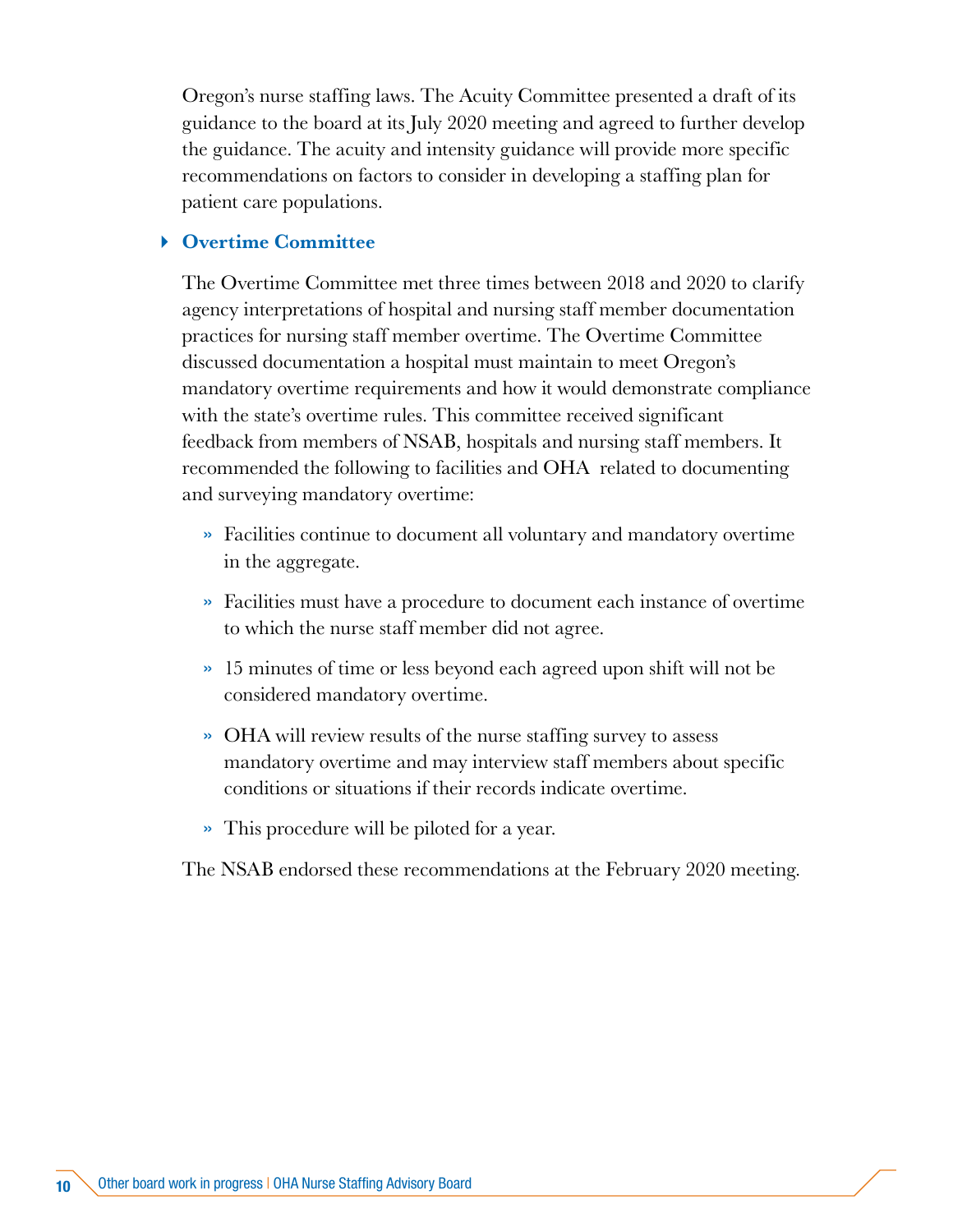### <span id="page-10-0"></span>Impact of COVID-19 pandemic

#### Nurse staffing surveys and complaint investigations

The second cycle of the triennial nurse staffing surveys was set to begin in March 2020. In early March the Centers for Medicare & Medicaid Services (CMS) suspended most types of federal surveys due to the novel coronavirus pandemic. This prioritized investigations related to infection control and surveys of new facilities to increase acute care capacity. OHA postponed the beginning of the second survey cycle to align with the federal suspension and the Governor's request that the Health Care Regulation and Quality Improvement Section prioritize activities to facilitate hospitals' immediate COVID-19 response.

The NSAB endorsed this postponement at its April 29 meeting. At the July 29 board meeting, the NSAB endorsed OHA's proposal to initiate Cycle 2 of the triennial nurse staffing surveys in January 2021; the board intends to complete the survey process improvement recommendations prior to that date. The board will continue to advise OHA on options to continue the nurse staffing surveys and complaint investigations during the COVID-19 pandemic. Recommendations may include remotely conducting nurse staffing surveys and/or complaint investigations.

#### Board and committee meetings

Boards and committees usually hold in-person meetings, with a call-in option available to members who can't be physically present. However, OHA has moved all NSAB board and committee meetings to a virtual platform, such as GoTo Meetings and Zoom. This action complies with Executive Order No. 20-12, which Governor Kate Brown issued March 23 to encourage Oregon to limit in-person gatherings. All virtual meetings remain available to the public and comply with Oregon's Public Meetings Law (ORS 192.610 through 102.710) and Public Records Laws (ORS 192.001 through 192.505). OHA and the board plan to hold all NSAB board and committee meetings virtually through December 2020.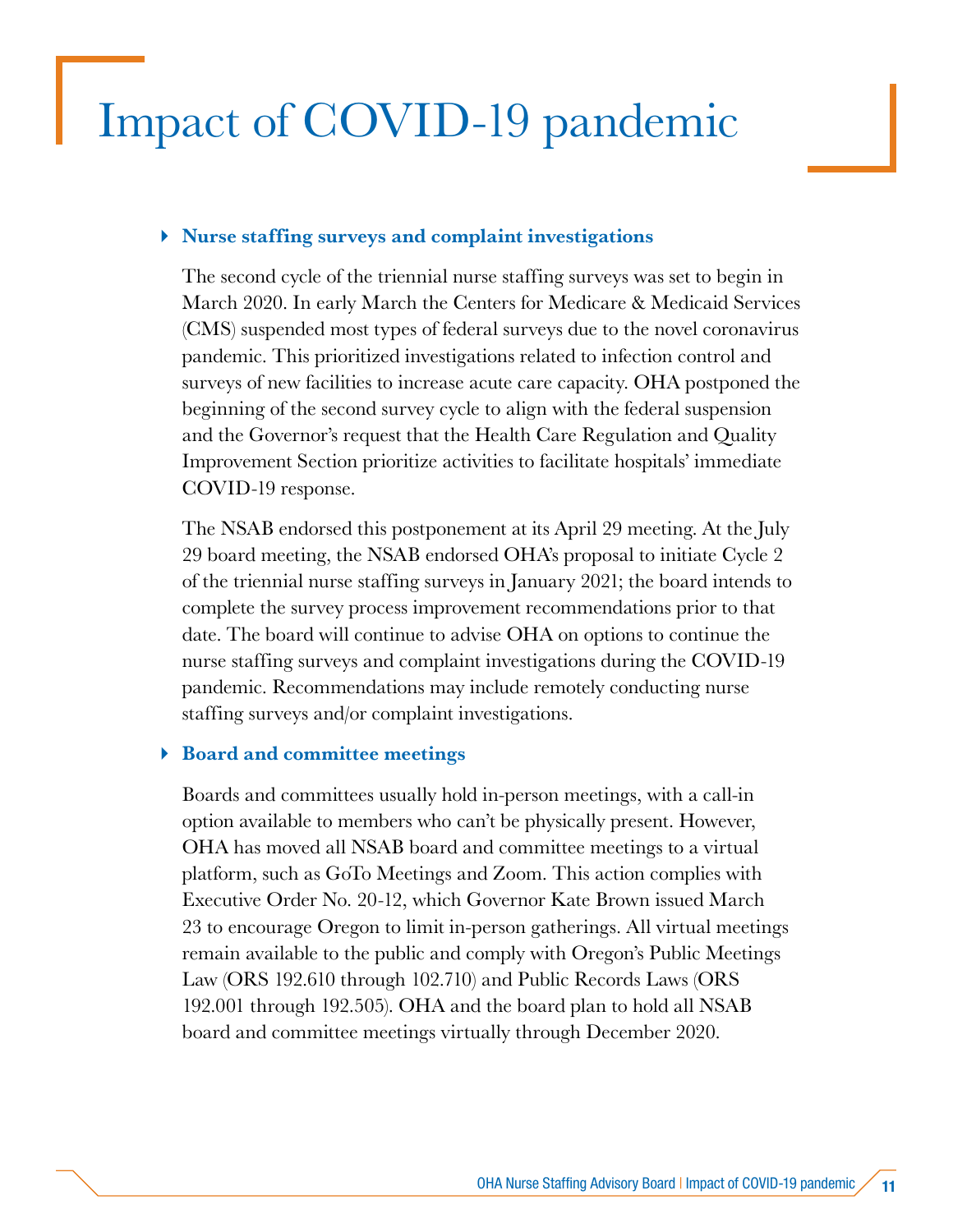#### Guidance for hospitals

Per ORS 441.165 and OAR 333-510-0140, in a national or state emergency that requires a hospital follow a facility disaster plan, a hospital is not required to follow the staffing plan developed and approved by the nurse staffing committee. With the public health emergency (PHE) and national and state emergency declarations, many hospitals have implemented facility disaster plans. These plans allow the hospital to not follow the nurse staffing plan approved by the hospital's nurse staffing committee (NSC). Despite this, OHA and the NSAB encourage hospital NSCs to hold at least one meeting and discuss the facility's nurse staffing plan in both low patient census and surge scenarios.

In June 2020, the board recommended OHA survey hospital nurse staffing committee co-chairs and hospital chief nursing officers (CNOs) about how COVID-19 has been affecting hospital nurse staffing. OHA presented the results of this survey to the board on July 29, 2020. Based on this data, the board asked OHA to issue more guidance on nurse staffing committee functions, nurse staffing plan modifications and other emergency impacts on hospital nurse staffing to ensure compliance with Oregon's nurse staffing laws. OHA will present this to the board at its Oct. 28, 2020 meeting.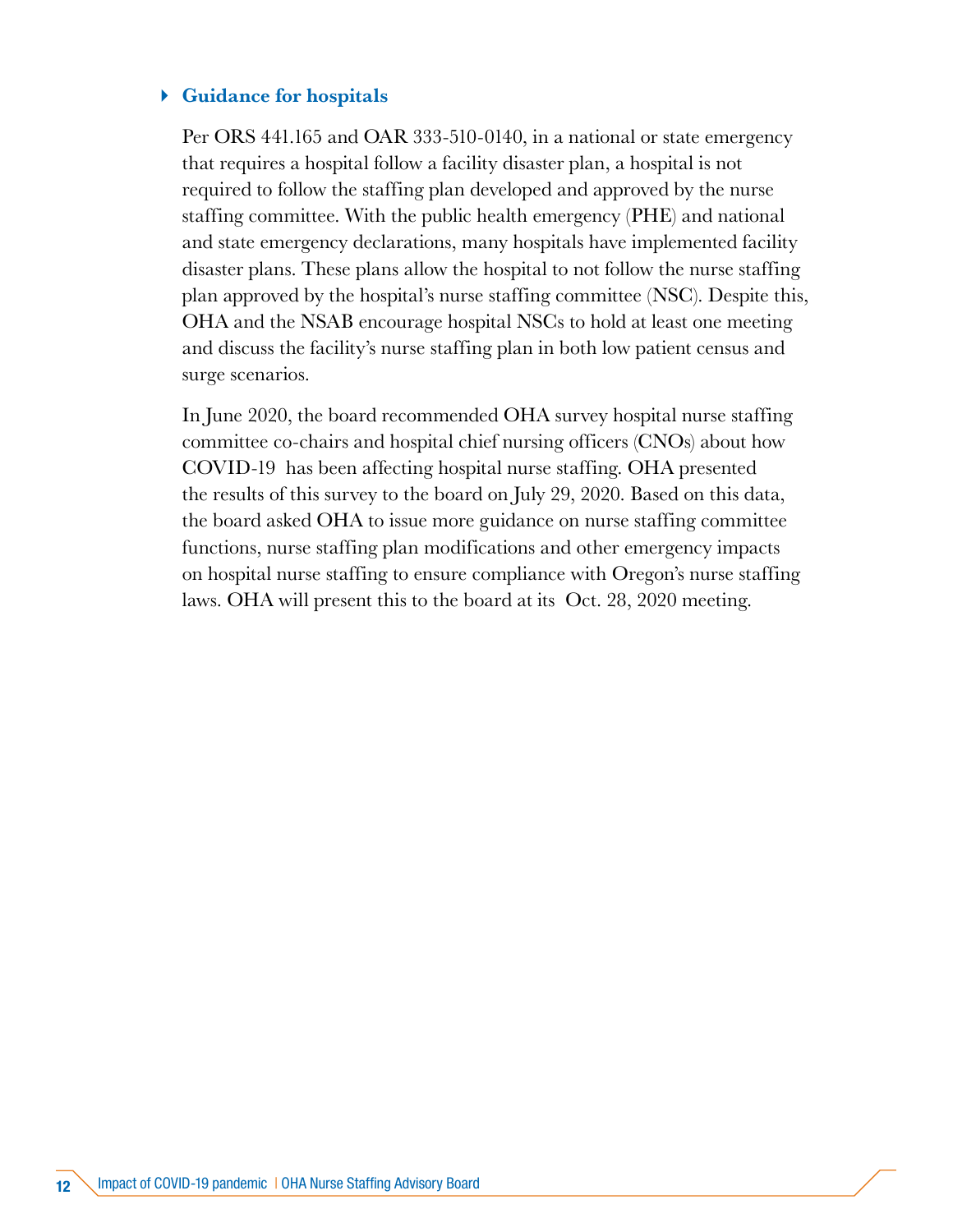### <span id="page-12-0"></span>Plan for the coming year

- NSAB will continue to provide feedback to OHA on administering nurse staffing law and rules from:
	- Hospital-based direct care registered nurses (RNs)
	- Hospital administrators and nurse managers, and
	- Stakeholder organizations.
- The board will continue to accept public comment at each quarterly NSAB meeting.
- The board will continue to encourage members and partners from across the state to attend committee and board meetings. The COVID-19 pandemic requires the board to find new ways to be productive. OHA and the board will continue to clearly communicate the meeting's venue – whether it be online, via phone or some other method. The board encourages use of best remote meeting practices to foster productive discussions.
- As the COVID-19 pandemic continues and our understanding of this novel disease grows, OHA and the board will continue to discuss the pandemic's impact on nurse staffing. NSAB will continue to consider how the board and OHA may best support Oregon's nurses and hospitals on arising nurse staffing issues.
- The board will continue to ask statewide stakeholders for feedback on the nurse staffing surveys and complaint investigations.
- As of July 31, 2020, the board has three vacancies: one nurse manager position, one direct care RN position and one direct care non-RN (CNA or LPN) position. The board will continue to encourage interested parties across the state to apply for these positions and ask the Governor to appoint members to the board in a timely manner.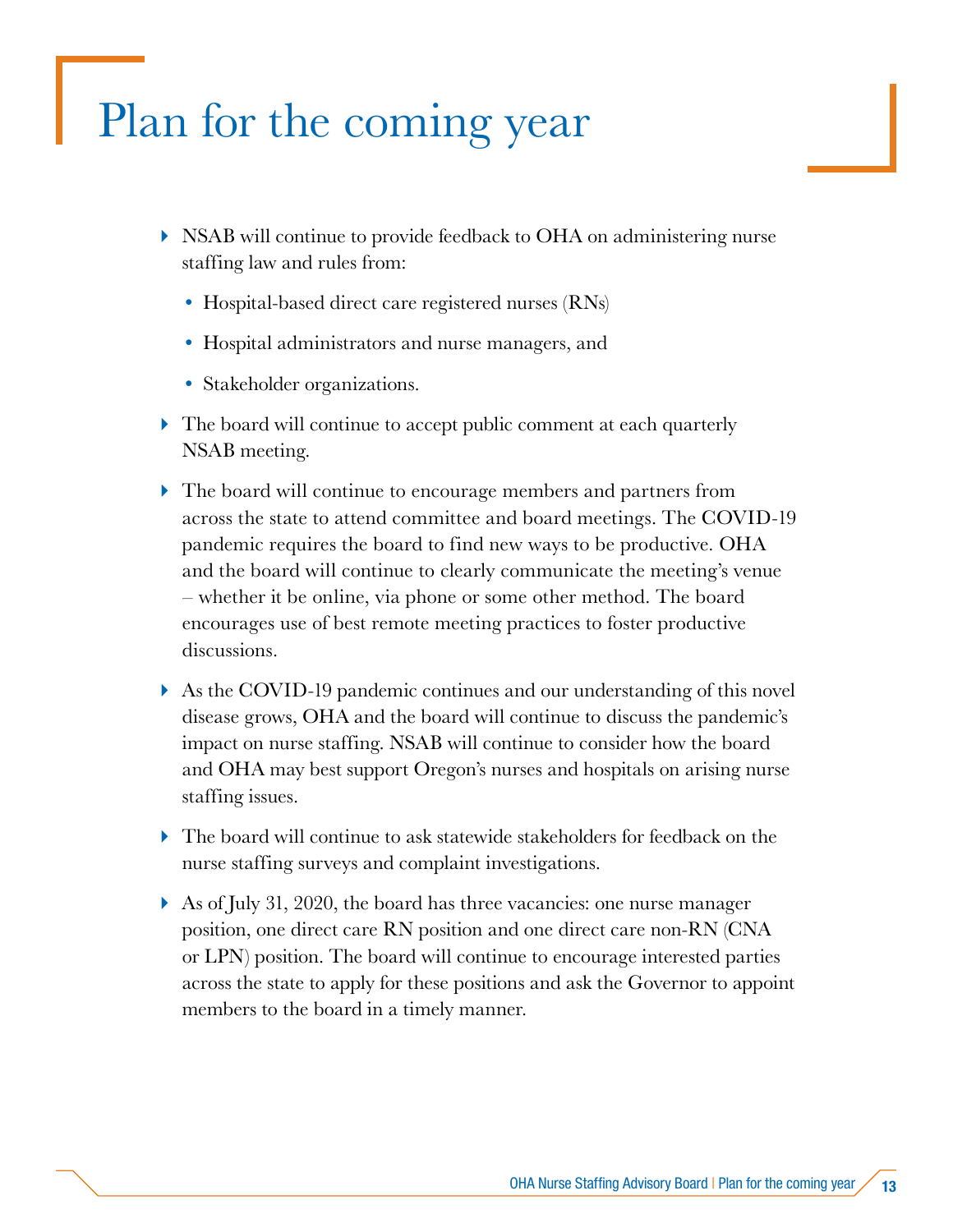- Through its committee work, NSAB will continue to address issues such as:
	- Identifying opportunities to sharpen the focus of nurse staffing surveys and complaint investigations, thus decreasing the burden on hospitals and OHA surveyors while conserving valuable resources, and
	- Providing guidance to hospitals on the processes necessary to adequately address patient acuity and intensity in nurse staffing plans.
- NSAB will form additional committees as new issues arise.
- NSAB and OHA will continue to closely work together to build understanding of current patient care issues, including staffing and scheduling.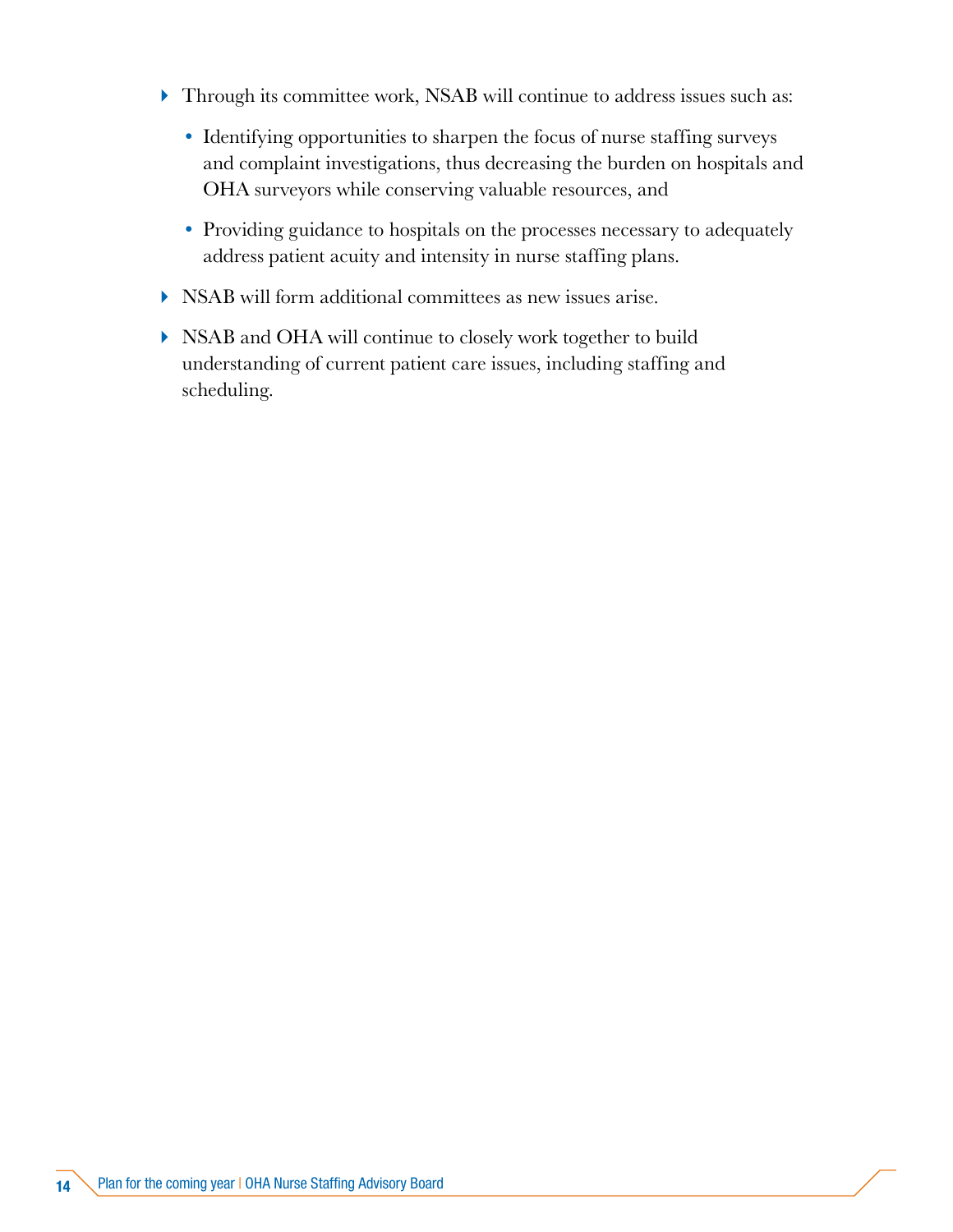# <span id="page-14-0"></span>Conclusion

NSAB members agree there has been significant progress in implementing Oregon's revised nurse staffing laws. NSAB members continue to collaborate with one another and with OHA staff to ensure safe patient care. Stakeholder interest proves Oregon hospitals and direct care nursing staff members are diligently working to understand and work within this regulatory framework.

NSAB members use their commitment to safe patient care as their guide. Members recognize nurse staffing affects direct patient care. Nurse staffing regulation always has safe patient care as its primary priority.

While areas of ambiguity remain, NSAB members agree that future survey and complaint investigations are likely to produce valuable data. NSAB members and OHA can use this data to evaluate new trends in nurse staffing. Meanwhile, NSAB members will take the actions identified above and continue to advise OHA on administration of these rules.